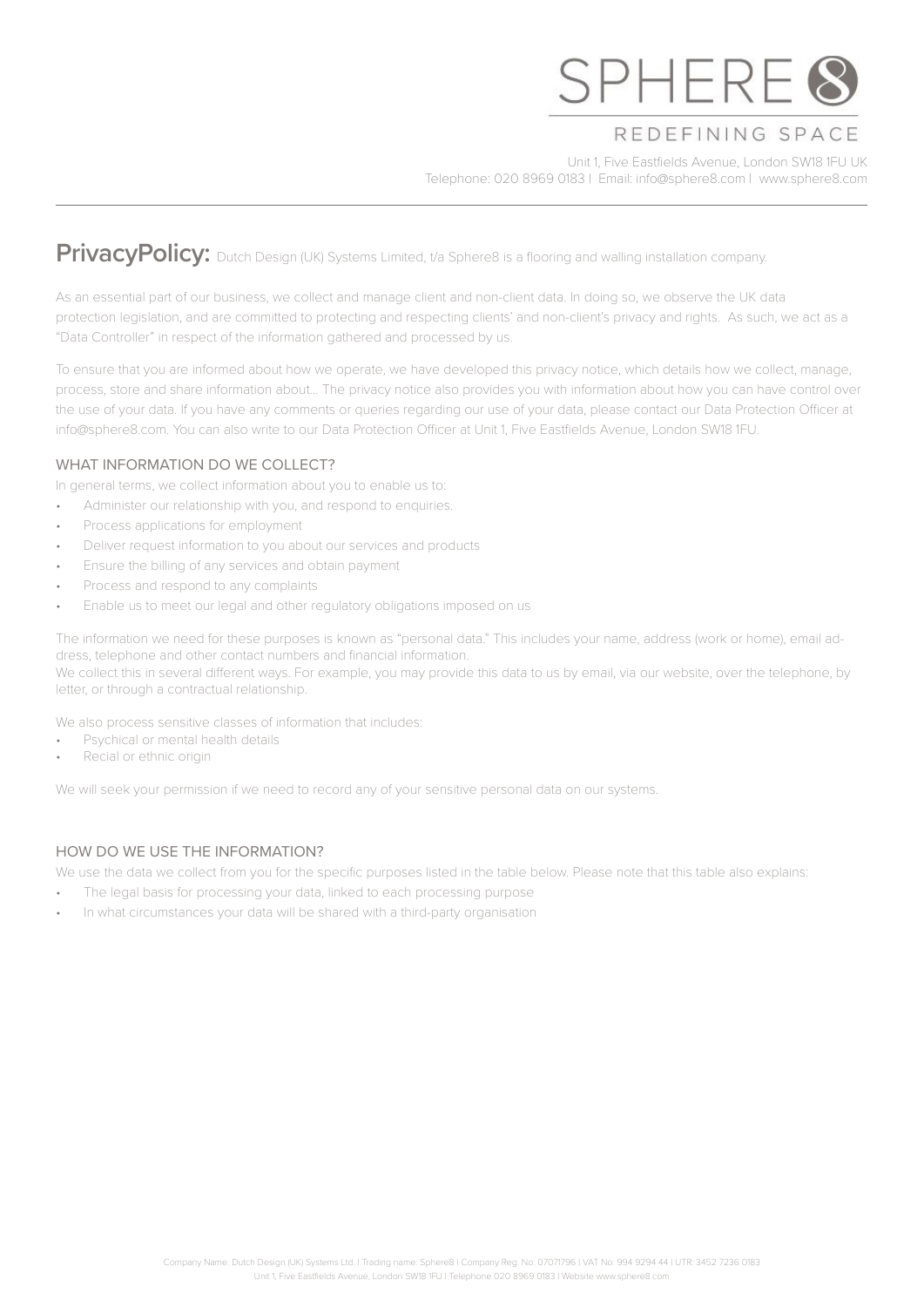

# REDEFINING SPACE

# Unit 1, Five Eastfields Avenue, London SW18 1FU UK

Telephone: 020 8969 0183 | Email: info@sphere8.com | www.sphere8.com

| PURPOSE FOR PROCESSING DATA                                                                                                                                | <b>LEGAL BASIS FOR PROCESSING DATA</b>                                                                 | WHIRD PARY ORGANISATIONS WITH<br>WHOM DATA IS SHARED                                                                                                    |
|------------------------------------------------------------------------------------------------------------------------------------------------------------|--------------------------------------------------------------------------------------------------------|---------------------------------------------------------------------------------------------------------------------------------------------------------|
| To administer our relationship with you, to<br>provide services and respond to enquiries.                                                                  | To meet the requirements of a contract.                                                                | None.                                                                                                                                                   |
| To obtain information where necessary<br>when recruiting.                                                                                                  | In employing relevant staff.                                                                           | None.                                                                                                                                                   |
| To fulfil our contract with our employ-<br>ees and to provide outsourced Human<br>Resources, Private Heath Care, Health &<br>Safety and Training services. | To meet the requirements of a contract.                                                                | Inland Revenue, SME advisor, Health &<br>Safety training companies, outsourced<br>private health care companies, Pension<br>Provider, Death in Service. |
| To ensure the billing of any procured ser-<br>vices by you and ensure payment.                                                                             | To meet the requirements of a contract.                                                                | Government VAT and tax inspectors, inter-<br>nal auditors.                                                                                              |
| To provide enquires support by telephone.                                                                                                                  | To fulful contractual obligations this in-<br>cludes taking action before entering into a<br>contract. | None.                                                                                                                                                   |
| To process and respond to complaints.                                                                                                                      | To meet a legal obligation.                                                                            | None.                                                                                                                                                   |

### YOUR RIGHTS

Under the terms of data protection legislation, you have the following rights:

#### *1. Right To Be Informed*

This privacy notice fulfils our obligation to tell you about the ways in which we use your information.

#### *2. Right To Access*

You have the right to ask us for a copy of any personal data that we hold about you. This is known as a "Subject Access Request." Except in exceptional circumstances (which we would discuss and agree with you in advance), you can obtain this information at no cost. We will send you a copy of the information within 30 days of your request. To make a Subject Access Request, please write to our Group Data Protection Officer (details above).

#### *3. Right To Rectification*

If any of the information that we hold about you is inaccurate, you can either contact us on 020 8969 0183 or contact our Data Protection Officer (details above).

#### *4. Right To Be Forgotten*

You can ask that we erase all personal information that we hold about you. Where it is appropriate that we comply, your request will be fully actioned within 30 days.

#### *5. Right To Object*

You have the right to object to:

- The continued use of your data for any purpose listed above for which consent is identified as the lawful basis for processing i.e. you have the right to withdraw your consent at any time.
- The continued use of your data for any purpose listed above for which the lawful basis of processing is that it has been deemed legitimate.

#### *6. Right To Restrict Processing*

If you wish us to restrict the use of your data because

- you think it is inaccurate, but this will take time to validate,
- you believe our data processing is unlawful, but you do not want your data erased,
- you want us to retain your data in order to establish, exercise or defend a legal claim, or you wish to object to the processing of your data, but we have yet to determine whether this is appropriate, please contact our Data Protection Officer (details above).

#### *7. Right To Data Portability*

If you would like to move, copy or transfer the electronic personal data that we hold about you to another organisation, please contact our Data Protection Officer (details above).

#### *8. Rights Related To Automated Decision-Making*

If you would like to object to automated decision making without any individual involvement, and to the profiling of your data, please contact our Data Protection Officer (details above).